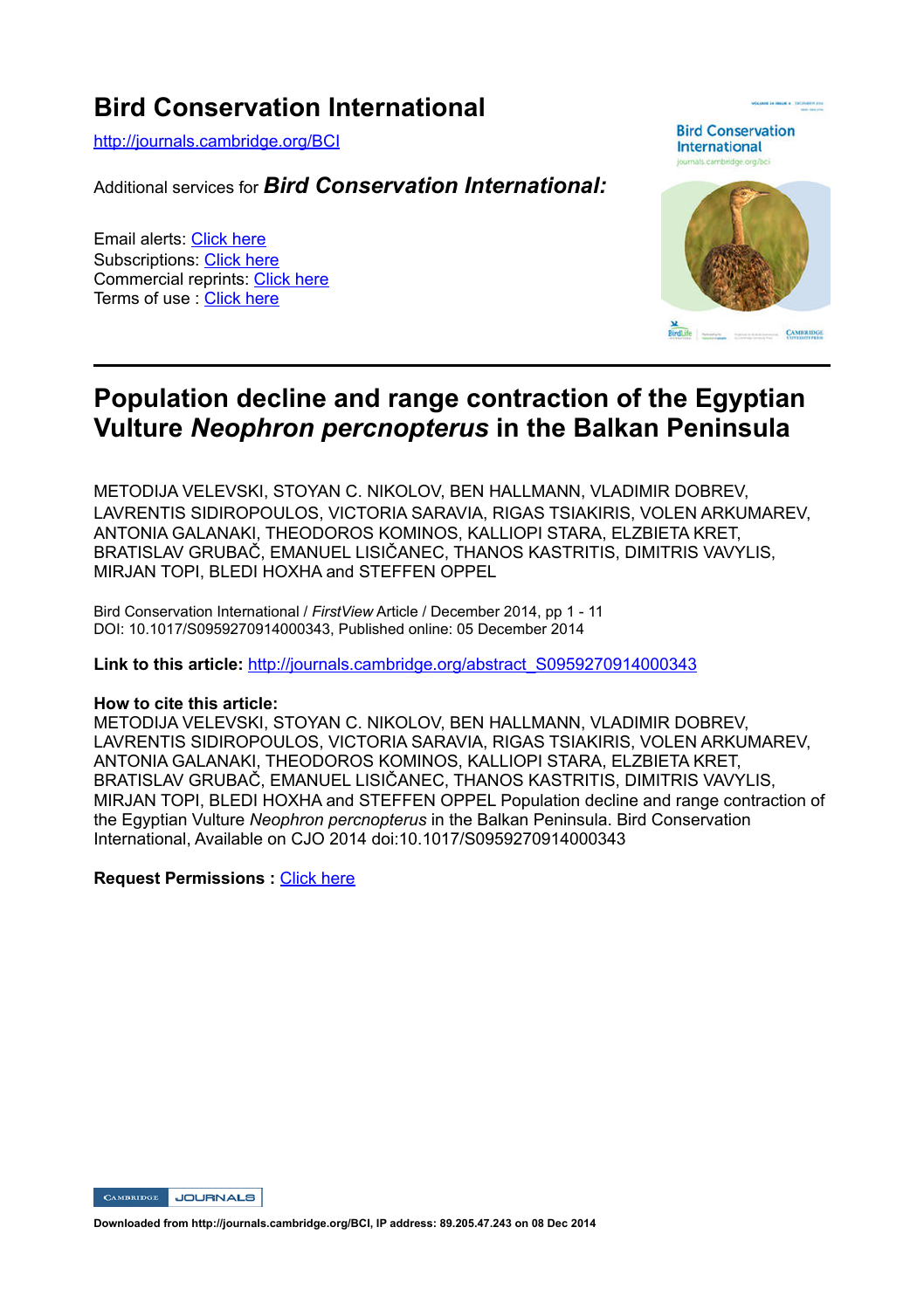# Population decline and range contraction of the Egyptian Vulture *Neophron percnopterus* in the Balkan Peninsula

METODIJA VELEVSKI, STOYAN C. NIKOLOV, BEN HALLMANN, VLADIMIR DOBREV, LAVRENTIS SIDIROPOULOS, VICTORIA SARAVIA, RIGAS TSIAKIRIS, VOLEN ARKUMAREV, ANTONIA GALANAKI, THEODOROS KOMINOS, KALLIOPI STARA, ELZBIETA KRET, BRATISLAV GRUBAČ, EMANUEL LISIČANEC, THANOS KASTRITIS, DIMITRIS VAVYLIS, MIRJAN TOPI, BLEDI HOXHA and STEFFEN OPPEL

## **Summary**

 The Egyptian Vulture has been classified as 'Endangered' due to a rapid population decline in India and long term declines in Europe and Africa. Although the species has been reported to be declining in Eastern Europe, no quantitative assessment of the magnitude or the causes for population declines are available. We used monitoring data from the Balkan Peninsula to estimate changes in population size and extent of occurrence of Egyptian Vultures between 1980 and 2013. We quantified population trends in three countries (Bulgaria, Greece and the former Yugoslav Republic [FYR] of Macedonia) to assess whether population declines are similar within the Balkan range states. We found a rapid and consistent decline of the Egyptian Vulture population that was largely similar among the three countries  $(\lambda = 0.940$  in FYR of Macedonia, 0.951 in Bulgaria, 0.920 in Greece). As a consequence of population declines, the breeding range of Egyptian Vultures has contracted and the population in the Balkan Peninsula has fragmented into six subpopulations separated by more than 80 km. Population declines may be driven by factors such as poisoning, electrocution, direct persecution and changes in food availability which operate at large spatial scales and affect birds both on breeding grounds as well as during migration and wintering. Because the relative importance of threats to the survival of Egyptian Vultures are poorly understood, there is a critical need for research into causes of mortality and potential conservation actions that may halt and reverse population declines.

## **Introduction**

 Many raptor species around the world are declining and large scavengers such as vultures have shown some of the strongest population declines (Prakash *et al.* 2003, Thiollay 2006, Virani *et al.* 2011 , Ogada *et al.* 2012 ). The Egyptian Vulture *Neophron percnopterus* is a relatively small vulture with a broad distribution throughout the southern Palearctic and North Africa, and populations of this species are declining throughout its range. West African populations declined by about 86% between 1969 and 2004 (Thiollay 2006 , 2007 , Virani *et al.* 2011 ), and the population in India declined by 80% between 1999 and 2003 (Cuthbert *et al.* 2006 ). As a consequence of the long term decline in Europe and West Africa and the rapid decline in India, the species is listed as globally 'Endangered' (BirdLife International 2014 ).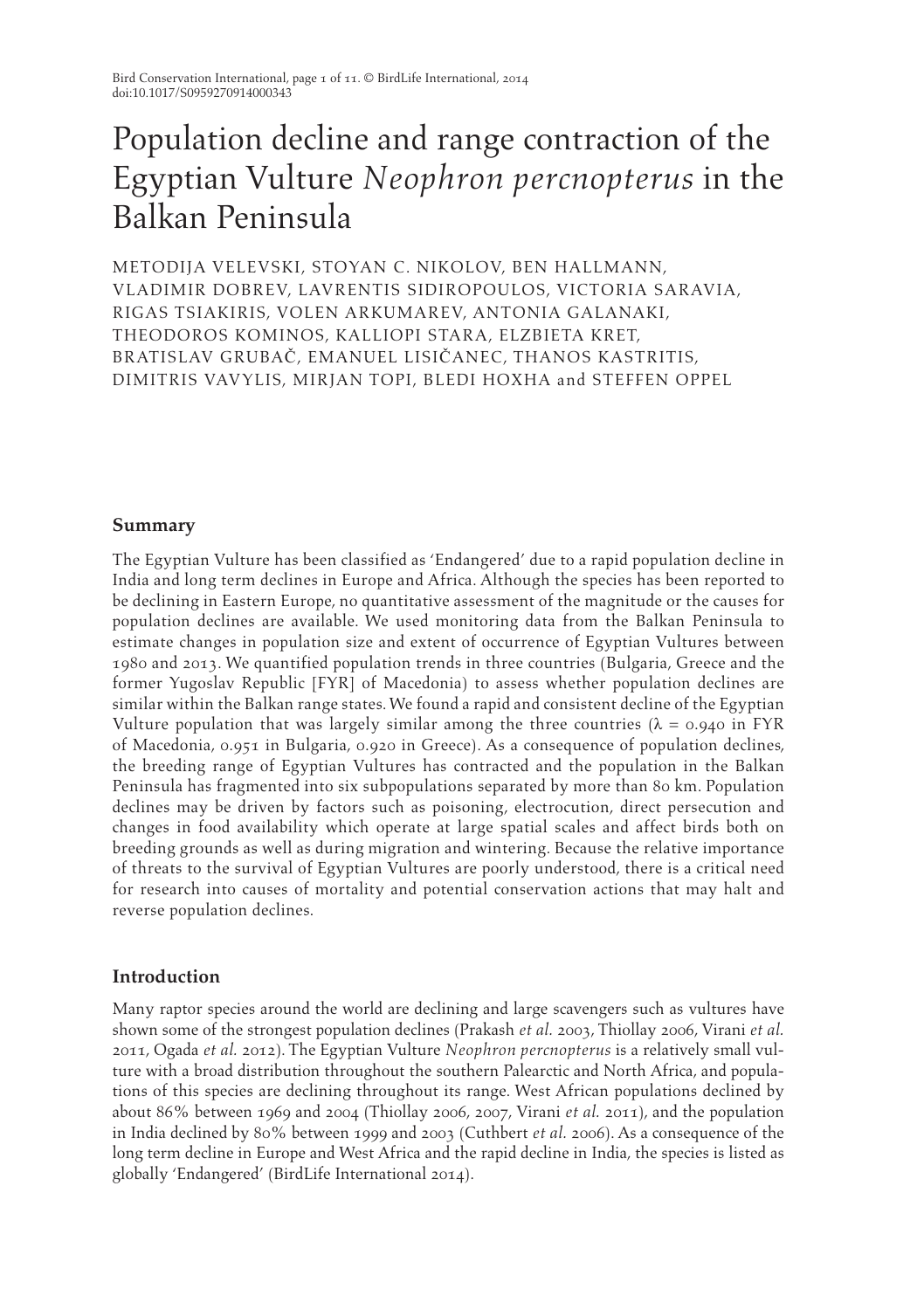Egyptian Vultures used to be widely distributed throughout southern Europe, and the current breeding population is estimated at 3,300–5,050 breeding pairs (Iñigo *et al.* 2008). The largest European populations are in Spain and Turkey  $(1,270-1,300)$  and  $1,500-3,000$  pairs, respectively, Iñigo *et al.* 2008 ), and the trend of the Spanish population differs between regions (Donázar 2004 ). However, little is known about the size and population trajectory of Egyptian Vultures in Eastern Europe. The Egyptian Vulture used to be common in all Balkan countries (Patev 1950, Grubač 1989, Handrinos and Akriotis 1997, Grubač 2000), but declines have been documented in Bulgaria (Kurtev *et al.* 2007 ), Greece (Vlachos *et al.* 1998 ) and the Former Yugoslav Republic of Macedonia (hereafter FYR of Macedonia, Grubač *et al.* 2014). The species became extinct in Croatia (Sušić 1993), Montenegro (last observation from 1991; Ljucović 1995), Bosnia and Herzegovina (last observation from 1989; Marinković *et al.* 2007), and probably in Serbia (last confirmed breeding in 1999; Grubač 1999). However, there is no current quantitative synthesis of the population status and trends of Egyptian Vultures in different Balkan countries.

 In this paper, we collated Egyptian Vulture monitoring data from three Balkan countries (Bulgaria, Greece and the FYR of Macedonia) and estimated population trends using a state-space model. We hypothesized that the spatial distribution of Egyptian Vultures has declined over the past decades and that the current population became fragmented. We used the results of our analysis to discuss the possible underlying causes of the similar population trends across the countries and the need for conservation action.

#### **Methods**

#### *Population monitoring*

 Breeding territories of Egyptian Vultures have been monitored in several Balkan countries with varying intensity since 1980. We first collated monitoring and distribution data from published sources (Sušić 1993, Ljucović 1995, Handrinos and Akriotis 1997, Grubač 1999, Marinković et al. 2007 , Kurtev *et al.* 2007 , 2008 , Xirouchakis and Tsiakiris 2009 , Skartsi *et al.* 2010 , Poirazidis *et al.* 2011 , Gruba č *et al.* 2014 ) and complemented these data with unpublished data collected by the authors. Breeding territories were generally monitored during the breeding season (between April and August). Each known or potential territory was visited at least once during a breeding season to determine the presence or absence of a breeding pair. The data prior to 2003 were often collected with lower intensity and survey effort, or collated from a variety of sources and confirmed breeding territories. Some of the historic data may thus understate the actual population size in a given year, and it is therefore possible that populations in the past were marginally larger and our trend estimates should therefore be considered as conservative.

 Because some historic data reported population sizes either as number of pairs or occupied territories, we assumed that all occupied territories consisted of pairs and used the number of pairs as our unit of population size.

#### *Estimation of trends*

 For Bulgaria, Greece and the FYR of Macedonia, good quality monitoring data were available that facilitated quantitative trend estimation. We used the longest available time series of population counts for each country, dating back to 1980 (Bulgaria and Greece) and 1983 (the FYR of Macedonia), to estimate the rate of population change. Before 2003, data were available only for some years in which survey effort had sufficient spatial coverage and intensity. Because the quality of monitoring data in Bulgaria and the FYR of Macedonia improved considerably after 2002, we separately estimated trends also for the time period 2003–2013 in these two countries.

We estimated the population growth rate  $(\lambda)$  for each country by using a hierarchical statespace model for population counts, which separated the Egyptian Vulture monitoring data into a population process and an observation error component (De Valpine 2003, Clark and Bjørnstad 2004,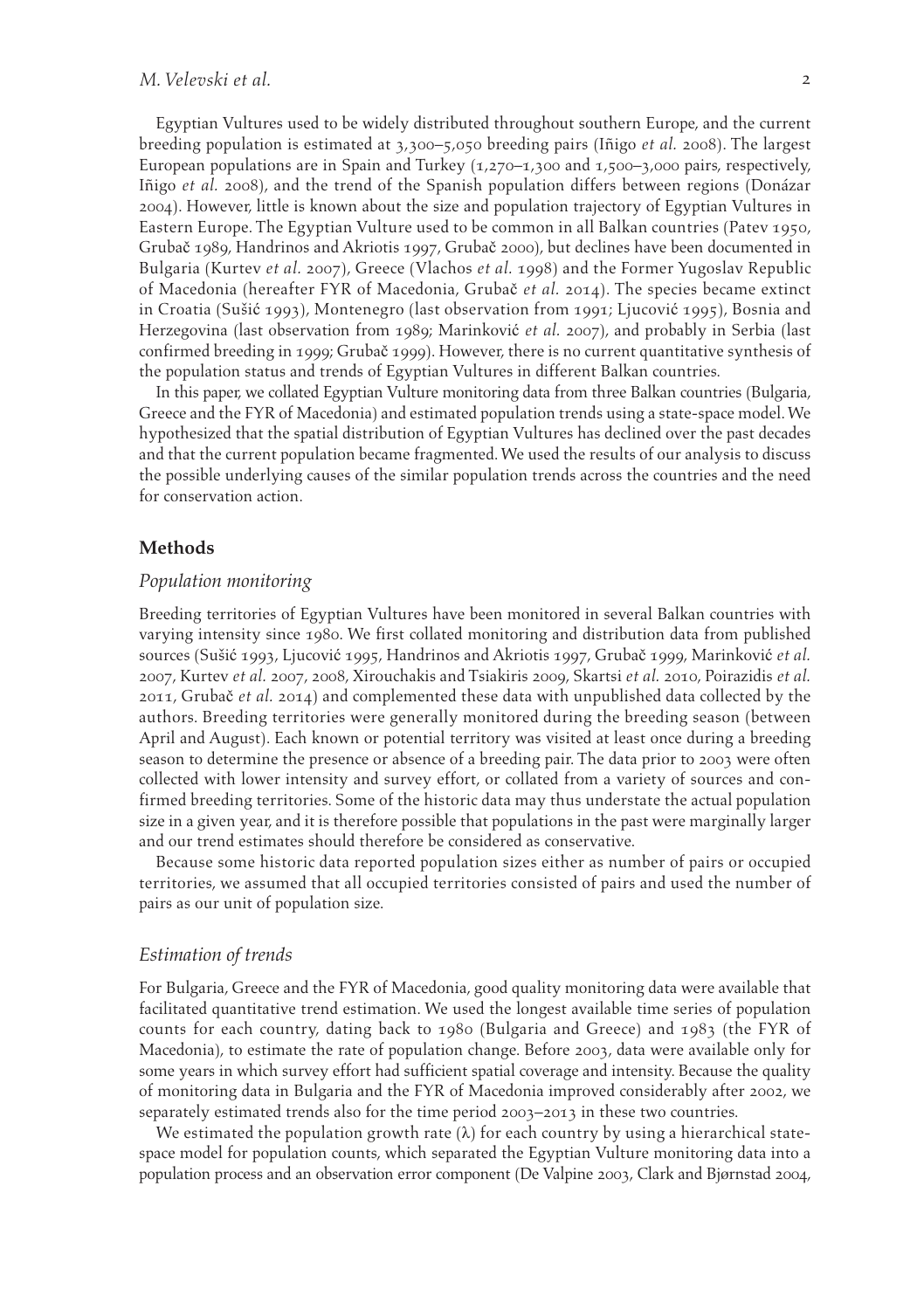Kéry and Schaub 2012). State-space models allow a more accurate estimate of population trend than standard linear models because they explicitly allow for environmental stochasticity (Wilson *et al.* 2011 , Kéry and Schaub 2012 ). Briefly, a state-space model assumes that the annual population growth rate is a realisation from a normal random process, and uses the observed data to estimate the mean and variance of this process. The model thus provides an estimate of population size and growth rate for each year even if data are missing, but the estimates are much more precise for years in which data exist because the estimates can be constrained. State-space models are therefore ideal to estimate trends from time series with missing data, as was the case for our historic vulture data. The overall trend for each country was estimated by averaging the annual growth rate estimates for that country. Although the historic monitoring data did not overlap temporally in the three target countries, we used estimated population sizes for each country to derive a total population size for each year. The overall trend of the Balkan population was then estimated with the total population size in the same way as the country-specific trends were estimated.

 We implemented the state-space model in a Bayesian framework to properly account for error propagation when summing population sizes and averaging growth rates over time and across the three countries. We fitted the state-space models using Markov chain Monte Carlo methods in JAGS 3.3 (Plummer 2012 ) via the R2jags library (Su and Yajima 2012 ) in R 3.0.1 (R Core Team 2013 ). We ran three Markov chains each with 5,000,000 iterations and discarded the first 2,500,000 iterations to ensure that the models converged. From the remaining iterations we only used every  $25<sup>th</sup>$  iteration for inference, and we report results as the posterior median and 95% credible intervals (Kéry and Schaub 2012 ). Convergence was tested using the Gelman-Rubin diagnostic (Brooks and Gelman 1998), and all reported parameters had values of R-hat  $<$  1.02. The computer code to repeat this analysis is provided in the online supplementary material; the raw data are provided in Table 1 .

#### *Spatial distribution data*

 The coordinates of Egyptian Vulture nests or territories have been recorded in most Balkan countries since the mid 1980s, either by using detailed topographic maps or (since the 2000s) using handheld GPS receivers. We compiled historic (1980–1990) and recent (2012–2013) distribution

| Bulgaria       | Greece          | FYR of Macedonia |
|----------------|-----------------|------------------|
| 150            | 250             |                  |
|                |                 | 137              |
|                | 225             |                  |
| 95             |                 |                  |
|                |                 | 97               |
|                | 175             |                  |
|                |                 | 67               |
|                | 150             |                  |
|                | 140             |                  |
| 57             |                 | 38               |
| 49             |                 | 34               |
| 41             |                 | 3 <sup>2</sup>   |
| 40             |                 | 31               |
| 39             |                 | 31               |
| 34             | 29              | $\rm 28$         |
| 3 <sup>2</sup> | 25              | 27               |
| 33             | $2\,\mathrm{1}$ | 25               |
| 3 <sup>2</sup> | 17              | $2\sqrt{2}$      |
| 29             | 15              | $2\,\mathrm{1}$  |
| 26             | $\mathbf{12}$   | $2\,\mathrm{1}$  |
|                |                 |                  |

Table 1. Number of Egyptian Vulture breeding pairs in the three focal countries in the Balkan Peninsula.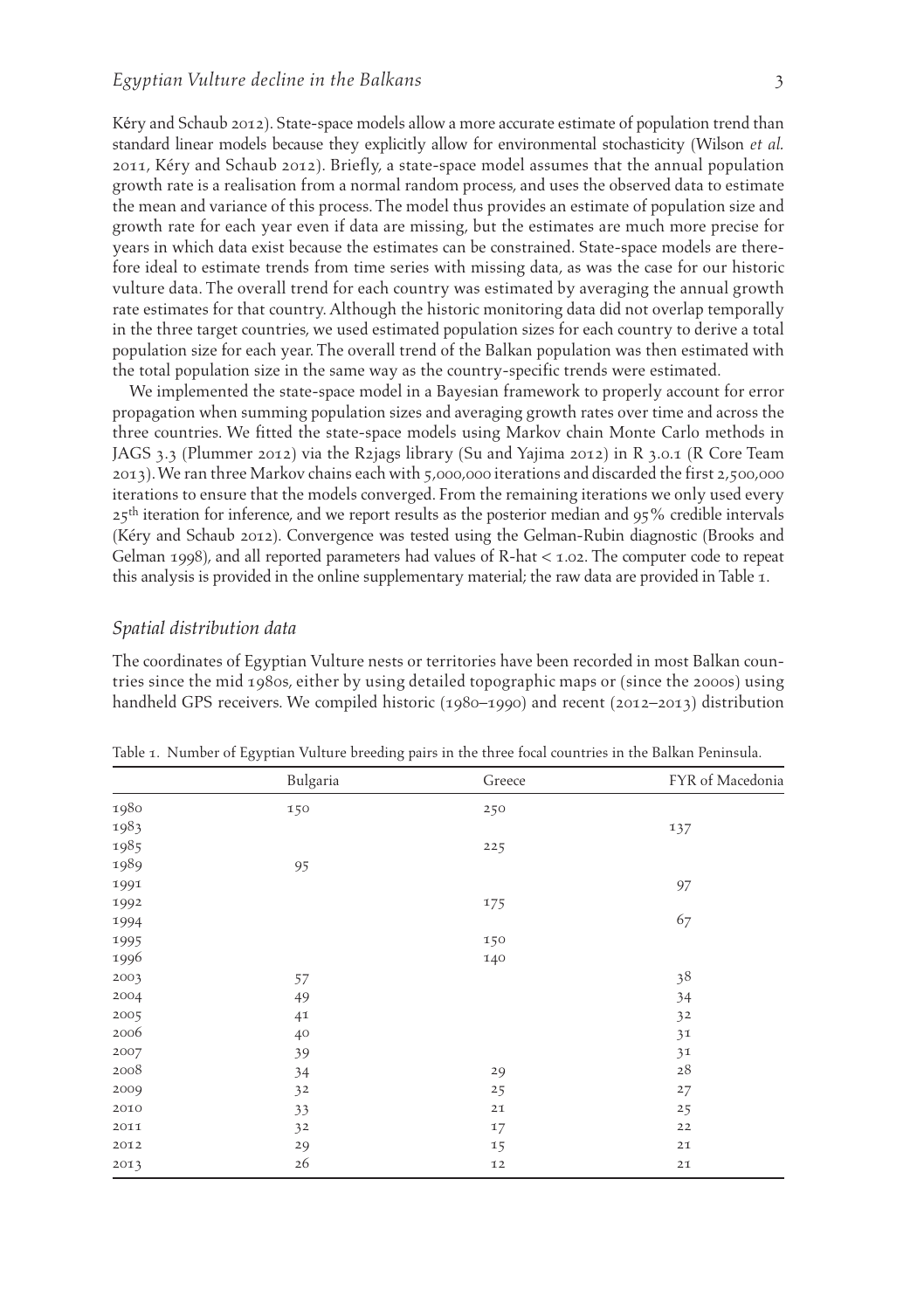data to delineate the extent of occurrence of the Egyptian Vulture in the Balkan Peninsula in these two periods. We assumed that all territories occupied in recent years were also occupied in the past, because high quality territories are generally very persistent (Carrete *et al.* 2007 ). For the recent period, we pooled territories into continuous spatial aggregations of territories (hereafter referred to as 'clusters') that contained  $>$  1 active territory and were separated by a considerable distance, and we report the number of unique clusters, the number of territories in each cluster, and the nearest distance between adjacent clusters.

#### **Results**

 A consistent long-term decline of the Egyptian Vulture population was observed in all Balkan countries, and the average population growth rate over the past three decades across the three focal countries was 0.937 (95% CrI 0.920–0.957, Figure 1). Mean annual growth rates ( $\lambda$ ) were largely similar in the FYR of Macedonia (0.940, 95% CrI 0.920–0.961), Bulgaria (0.951, 95% CrI 0.927–0.976), and Greece (0.920, 95% CrI 0.877–0.973) ( Table 1 ). The population trend for the period 2003–2013, where the data quality was high for Bulgaria and the FYR of Macedonia, confirmed the similarity in the annual growth rates between the two countries (0.930, 95% CrI 0.922–0.948 and 0.943, 95% CrI 0.935–0.948, respectively).

 Qualitative data from Albania, where 20 pairs were recorded in 2006, but only 9 pairs were confirmed in 2012–2013, suggest similar decline rates in other Balkan countries. The range of Egyptian Vultures in the Balkan Peninsula shrank considerably between 1980 and 2013, and all territories in Croatia, Bosnia and Herzegovina, Montenegro, Serbia, and in north-western Bulgaria were abandoned (Figure 2). Thirty years ago, the Egyptian Vulture occurred in a single, more or less spatially continuous population in the Balkan Peninsula. In 2012 and 2013, the occurrence pattern had shrunk to three core areas with > 10 active territories and three relict clusters with 2–6 active territories ( Table 2 ), plus two single isolated pairs in Greece and northern Bulgaria (Figure 2).



 Figure 1. Estimated population size and trajectory of the Egyptian Vulture population summed across three countries in the Balkan Peninsula (black solid line and points), and for each country separately (dark grey lines). Points and lines are median posterior estimates from a Bayesian state-space model fitted to population counts; error bars reflect 95% credible intervals.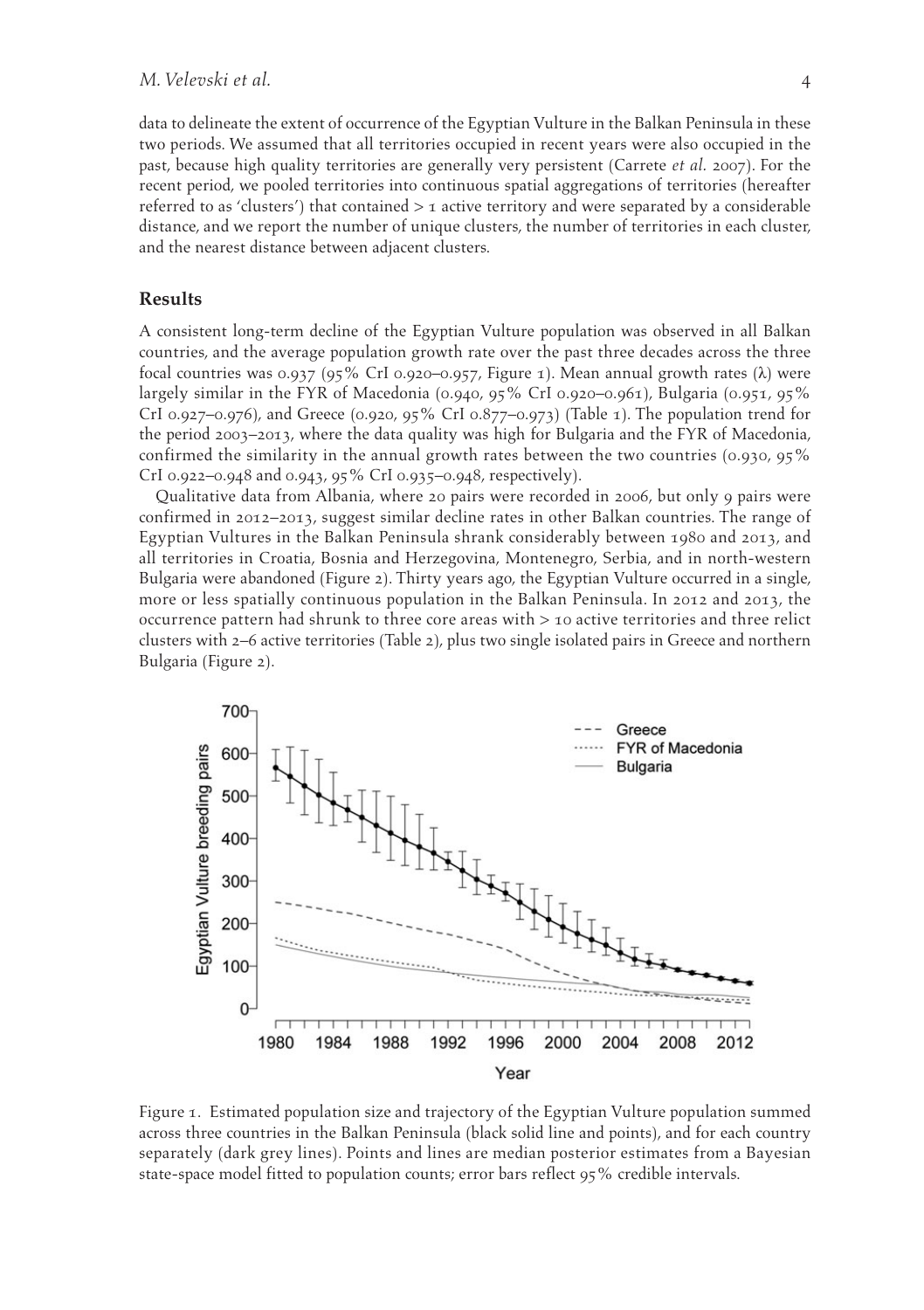

 Figure 2. Historic and recent distribution of Egyptian Vulture breeding territories in the Balkan Peninsula. Black circles – active territories in 2012–2013, grey circles – territories occupied 1980–1990, but no longer occupied in 2012–2013. AL – Albania, BG – Bulgaria, BiH – Bosnia and Herzegovina, CRO – Croatia, GR – Greece, MK – the FYR of Macedonia, MNG – Montenegro, RO – Romania, SRB – Serbia, TR – Turkey. Question marks indicate data gaps for historic (grey) or current (black) distribution.

#### **Discussion**

 Our findings provide evidence that the Egyptian Vulture population in the Balkan Peninsula has declined by about 4–8% per year over the past three decades, continuing a long-term decline that started more than six decades ago (Nisbet and Smout 1957 ). We found similar long-term population decline rates between the FYR of Macedonia, Greece, and Bulgaria, suggesting that over the past three decades Egyptian Vultures were exposed to large scale threats that affected birds breeding in different countries similarly.

 The observed population decline rates are of a similar order of magnitude found for Egyptian Vultures in western Europe (Liberatori and Penteriani 2001 , Sarà and Di Vittorio 2003 , Grande et al. 2009), and it is likely that similar or more extreme declines have occurred in other Balkan

 Table 2. Distribution and abundance of Egyptian Vultures in the Balkan Peninsula in 2013, separated into six spatially discrete concentrations of breeding territories ('population cluster', Figure. 2).

| Population cluster               | Active territories in 2013 | Distance to nearest cluster |
|----------------------------------|----------------------------|-----------------------------|
| Southern Albania/ western Greece | 12                         | 150 km                      |
| Central Greece                   | 4                          | 85 km                       |
| The FYR of Macedonia             | 21                         | 142 km                      |
| Southern Bulgaria/eastern Greece | 22                         | 95 km                       |
| North-eastern Bulgaria           | 6                          | 120 km                      |
| European Turkey                  |                            | 95 km                       |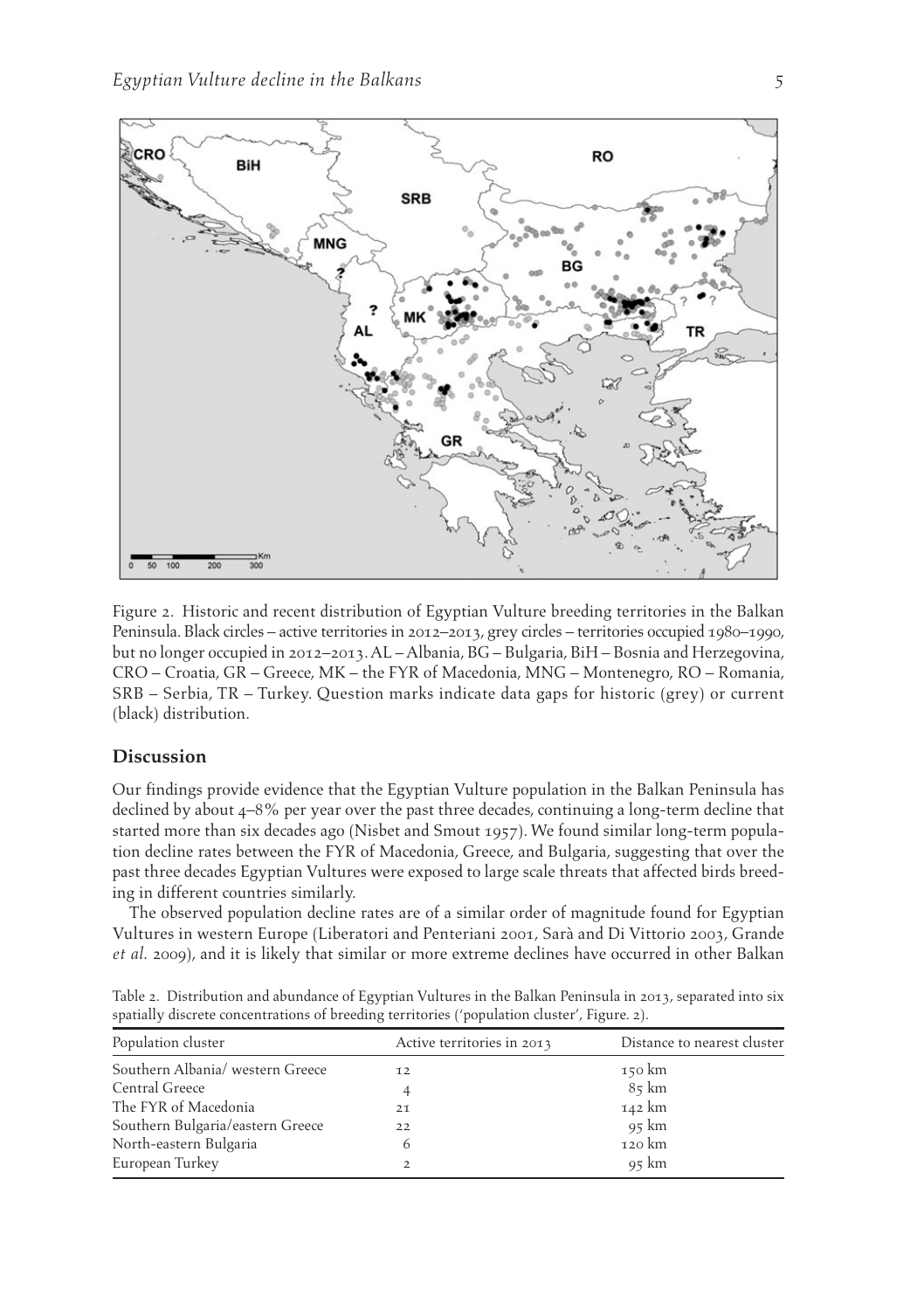countries for which no quantitative data are available. The population declines in the Balkan Peninsula are apparently slower than those reported from India where diclofenac poisoning has devastated vulture populations since the 1990s (Green *et al.* 2004 , Cuthbert *et al.* 2006 , Prakash *et al.* 2012 ), but a direct comparison of the trends is not possible due to different survey and trend estimation approaches (territory monitoring vs. road counts in India; Cuthbert *et al.* 2006). Nonetheless, gradual changes in demographic parameters due to a growing variety of threats are a more likely underlying cause of population declines in the Balkans than the sudden appearance of a single lethal factor. Because the breeding performance of Balkan populations is largely comparable with productivity estimates from western European populations (for details see Kurtev *et al.* 2008, Mateo-Tomás *et al.* 2010, Grubač *et al.* 2014), the drivers of population declines are likely to be threats that reduce survival rates of adult and immature birds (Grande *et al.* 2009 , Velevski *et al.* 2014 ). Understanding and mitigating the factors that reduce Egyptian Vulture survival is therefore the most pressing conservation challenge. Human activities have been shown to gradually alter the survival of immature and adult birds in other vulture species (Margalida *et al.* 2014b), and more research is now required to identify the key threats that cause Egyptian Vulture population declines.

 Large-scale threats like accidental poisoning, electrocution, food shortages through changes in land use, pastoral systems, veterinary and sanitary practices and direct persecution, are likely to affect vultures on breeding grounds as well as along their migration routes and wintering areas (Thiollay 2006, Hernández and Margalida 2009, Virani *et al.* 2011, Angelov *et al.* 2013, Wacher *et al.* 2013 ). High adult and immature mortality during the migration and non-breeding season could explain the observed population declines in a long-lived species with delayed maturity such as the Egyptian Vulture (Carrete *et al.* 2007, Grande *et al.* 2009). A recent study of migrating raptors found that more than half of the annual mortality occurred on migration (Klaassen *et al.* 2014 ), and a similar pattern may exist for Egyptian Vultures. However, there is evidence that significant Egyptian Vulture mortality also occurs on breeding grounds (Kurtev *et al.* 2007, Grubač *et al.* 2014). For example, in the FYR of Macedonia approximately half of all recent losses for which the time of death was known have occurred in breeding territories (Grubač *et al.* 2014), and there are at least 16 known deaths of adult birds in Bulgaria and 11 more in Greece (most of them resulting from the accidental ingestion of poison baits) in the last 10 years (unpublished data of the Bulgarian Society for Protection of Birds and the Hellenic Ornithological Society). Although the use of poisonous baits is illegal under current EU legislation, the relevant laws are not properly enforced (Hernández and Margalida 2009 , Margalida 2012 ). Direct persecution and disturbance at nest sites are also known to affect survival and reproductive output in the Balkans (Kurtev *et al.* 2008, Grubač *et al.* 2014), and hunting may be a significant threat along migration and in wintering areas (Klaassen *et al.* 2014). Lastly, the quality of breeding territories is likely to be affected by habitat loss due to infrastructure development, changes in agriculture and livestock breeding and veterinary practices, as well as garbage treatment (open garbage dumps are illegal and no longer available in EU countries; Xirouchakis and Tsiakiris 2009 ) and construction of energy production and transportation structures. Overall, there is a large and complex array of different threats that are likely to reduce the survival and – to a lesser extent – the annual productivity of Egyptian Vultures and thus account for the observed population declines.

 The observed population declines across the Balkan Peninsula were associated with a range contraction and fragmentation into several clusters. A reduction of the breeding range has also been associated with population declines in mainland Italy and Sicily (Liberatori and Penteriani 2001, Sarà and Di Vittorio 2003 ), but not in Spain (Carrete *et al.* 2007 ), possibly because the Spanish population is still relatively large, and fragmentation has only recently begun to affect peripheral subpopulations (Donázar *et al.* 2009, Margalida *et al.* 2012). Our observation of a shrinking range is consistent with earlier reported extinctions farther north. Egyptian Vultures became extinct in Romania (Grubač 2005) and the Crimean Peninsula in the 1950s (last breeding 1958, Zubarovsky 1977 , Kostin 1983 ), and from the Dniester region (Ukraine-Moldova) in the 1980s (Zhurminsky and Tsurkanu 2001, Tyschenkov 2004), indicating that population decline and range contraction started much earlier than any monitoring and conservation measures. The presence of conspecifics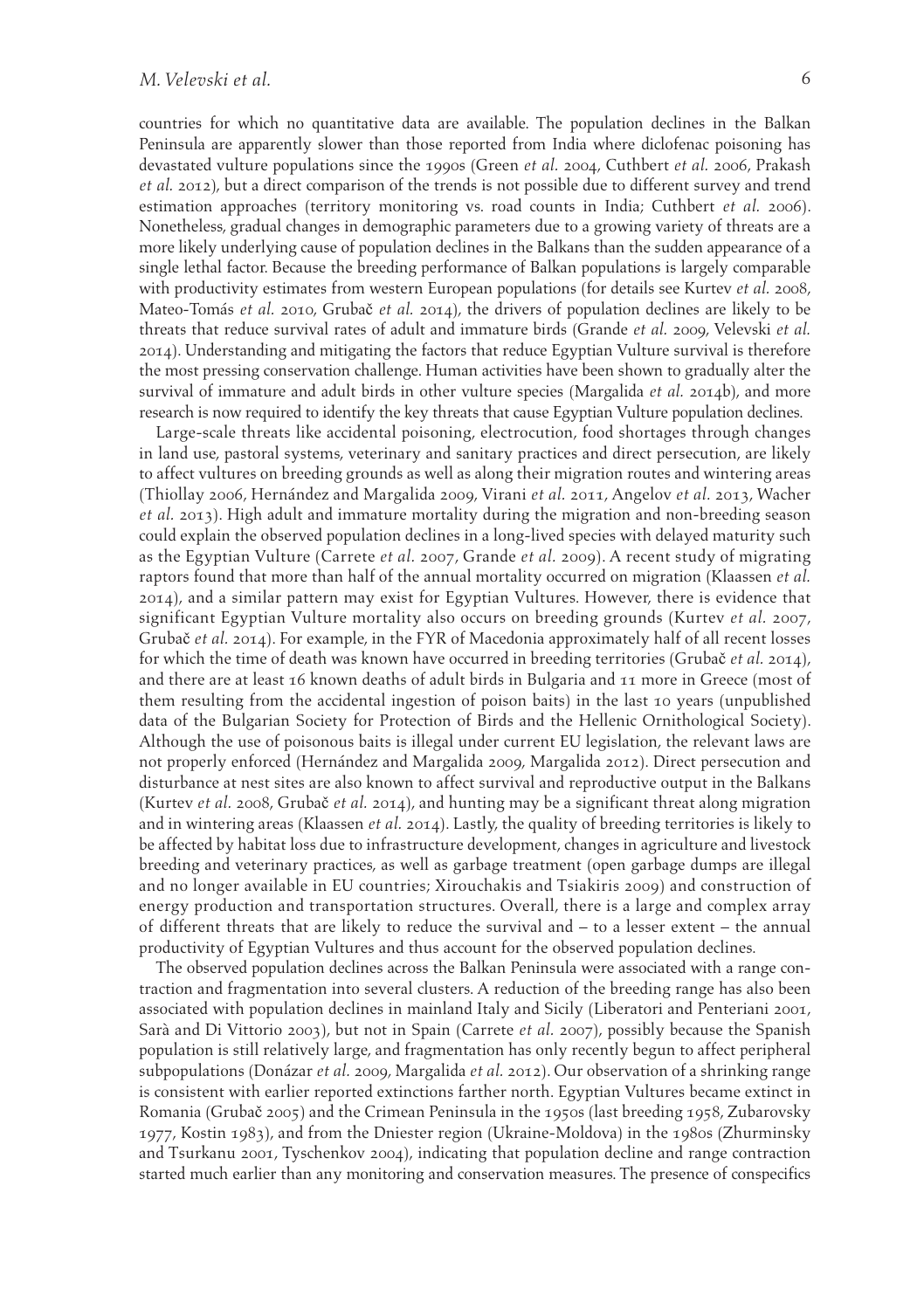generally affects where young adults select a territory and recruit into the breeding population. In addition, higher-quality territories are usually occupied more consistently than those of poorer quality (Carrete *et al.* 2007 ), and will therefore attract conspecific recruits in their vicinity. The persistence and attraction of high-quality territories is the possible underlying mechanism behind the cluster formation in Egyptian Vulture territories in the Balkans, and is known in many other declining species (Lawton 1999). Nonetheless, Egyptian Vultures are known for their high natal philopatry (Carrete *et al.* 2007, Elorriaga *et al.* 2009, Grande *et al.* 2009), which may explain the persistence of remote territories, and may slow the range contraction. However, increasingly isolated clusters with few pairs face increasing extinction probability due to demographic, environmental, and potentially genetic stochasticity. These effects are exacerbated by the simultaneous decline of all major populations, rendering rescue effects from healthy source populations extremely unlikely. Very little is known about where immature Egyptian Vultures recruit into the breeding population in the Balkans, and more research is required to understand the causes of the fragmentation and increasing isolation of core breeding areas in the Balkan Peninsula. We recommend maintaining or improving annual monitoring of breeding populations and considering long-term individual marking studies to provide information about survival and recruitment of individuals into breeding populations.

 In summary, we have shown that the Balkan population of Egyptian Vultures is declining rapidly across a large range. While the causes for these population declines are poorly understood, it is likely that poisoning, electrocution and direct persecution have affected survival and reproductive rates of Egyptian Vultures (Grubač 2005, Kurtev *et al.* 2007, Carrete *et al.* 2007, Grubač *et al.* 2014 ). All these factors operate at very large spatial scales, and alleviating these threats will require large-scale changes in human attitudes, activities and landscape use. Conservation activities that have been implemented in the Balkan Peninsula since 2003, have so far failed to reverse the population declines, presumably because they are too limited in geographic scale. Although supplementary feeding and other conservation interventions can help local populations (García-Ripollès and López-López 2006, Donázar et al. 2009, Margalida et al. 2014b), larger-scale policy and management changes are required to address the threats facing Egyptian Vultures across their range. We recommend the implementation and enforcement of anti-poisoning laws to reduce the accidental killing of scavenging birds across Europe and Africa, substitution of hazardous electrical infrastructure with safe structures across Europe, the Middle East and Africa to reduce electrocutions, and the retention of small-scale livestock grazing and carcass disposal systems that provide sufficient food for vultures. Certain non-steroidal anti-inflammatory drugs (e.g. diclofenac, ketoprofen) should be banned for veterinary use in Europe and Africa in order to reduce the risk of vulture mortality (Cuthbert *et al.* 2006 , Naidoo *et al.* 2010 , Margalida *et al.* 2014a ). Identification and establishment of protected areas in the wintering range of the species where direct persecution and other threats are eliminated could potentially increase the survival rates of sub-adult and adult individuals (Velevski *et al.* 2014). Although implementing these policies and actions at a sufficiently large scale is a daunting challenge, there is hope that concerted efforts that address key threats to vultures may result in a stabilisation or recovery of endangered vulture populations if implemented at a sufficiently large scale (Donázar *et al.* 2009, Prakash *et al.* 2012, Galligan *et al.* 2014).

#### **Supplementary Material**

The online supplementary materials for this article can be found at journals.cambridge.org.bci

#### **Acknowledgements**

 Many people assisted in monitoring efforts in various countries over the past decades, and our special thanks go to T. Lisičanec, E. Dimitrovska, B. Delov, M. Pop Trajkov, J. Andevski, S. Stefanovski, Ž. Brajanoski, D. Uzunova, E. Jordanovska, A. Todorovska, T. Bounas, D. Bousbouras, S. Bourdakis, K. Poirazidis, C. Ruiz, S. Schindler, P. Babakas, T. Skartsi, D. Vasilakis, A. Aptourahman, A. Christopoulos, T. Dimalexis, G. Rousopoulos, G. Catsadorakis, P. Azmanis, P. Konstantinou,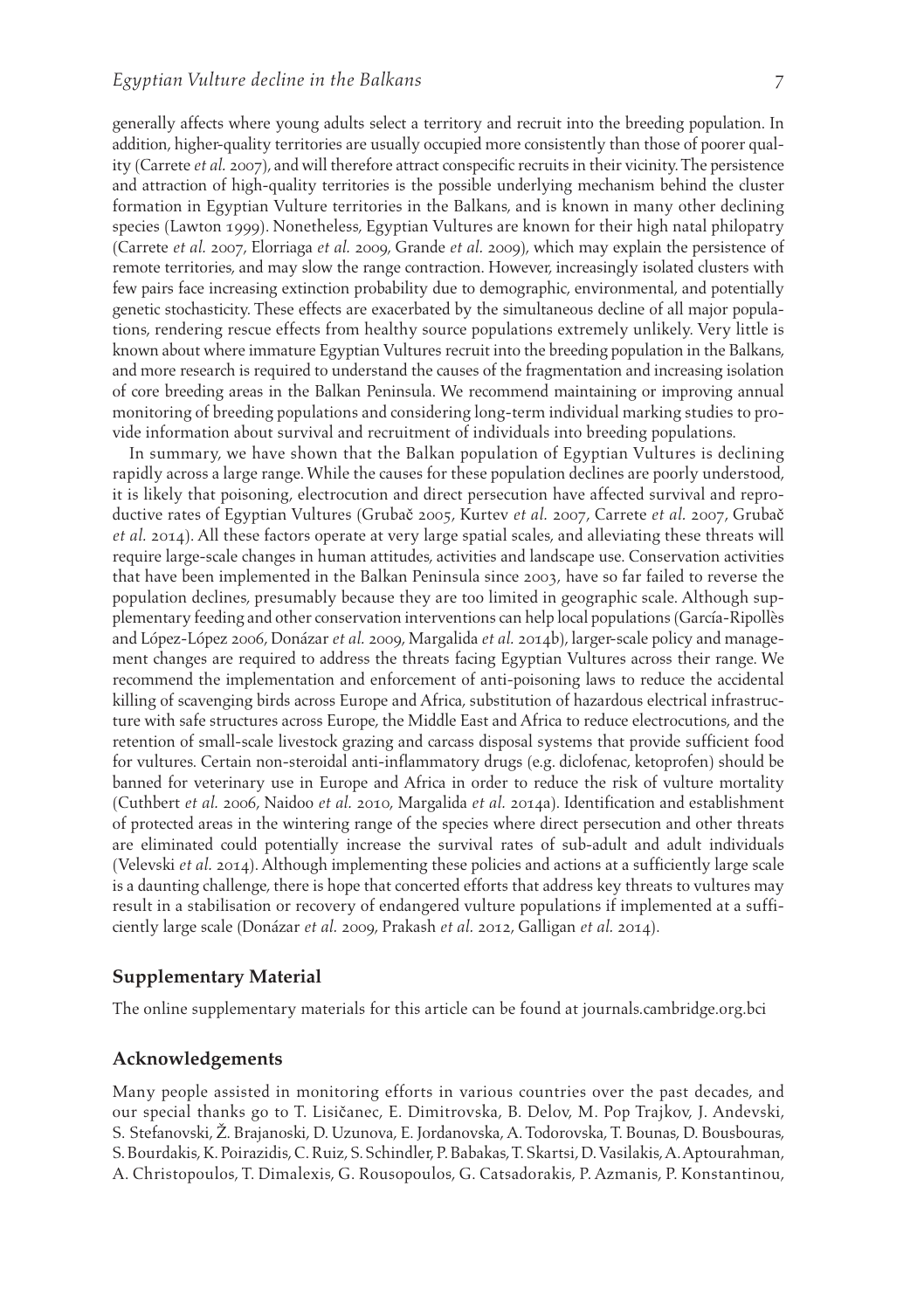N. Boukas, M. Diamantopoulos, K. Vlachopoulos, M. Pasiakos, P. Pavlidis, T. Angelova, I. Angelov, D. Demerdzhiev, P. Iankov, H. Hristov, M. Kurtev, S. Stoychev, S. Avramov, B. Stumberger, P. Knaus and D. Dobrev. D. Querido and E. Tabur contributed valuable discussions. M. Osipova provided some of the needed literature. A. Margalida, R. Moreno-Opo, J. A. Donázar and an anonymous referee provided valuable comments on the earlier drafts of the manuscript. We appreciate the financial support of the Black Vulture Conservation Foundation, Vulture Conservation Foundation and Frankfurt Zoological Society (for implementation of the field surveys and monitoring, through the Balkan Vulture Action Plan). This paper was initiated by the LIFE+ project "The Return of the Neophron" (LIFE10 NAT/BG/000152, www.LifeNeophron.eu ) funded by the European Union and co-funded by the A. G. Leventis Foundation.

#### **References**

- Angelov, I., Hashim, I. and Oppel, S.  $(2013)$  Persistent electrocution mortality of Egyptian Vultures *Neophron percnopterus* over 28 years in East Africa . *Bird Conserv. Internatn.*  $23: 1 - 6.$
- BirdLife International ( 2014 ) *Neophron percnopterus* . In *IUCN (2014): IUCN Red List of Threatened Species. Version 2014.2* . < www.iucnredlist.org >. *Downloaded on 05 August 2014* .
- Brooks, S. P. and Gelman, A. (1998) General methods for monitoring convergence of iterative simulations . *J. Comput. Graph. Stat.* 7: 434-455.
- Carrete, M., Grande, J. M., Tella, J. L., Sánchez-Zapata, J. A., Donázar, J. A., Díaz-Delgado, R. and Romo, A. (2007) Habitat, human pressure, and social behavior: Partialling out factors affecting large-scale territory extinction in an endangered vulture. *Biol. Conserv*. 136: 143-154.
- Clark, J. S. and Bjørnstad, O. N. (2004) Population time series: process variability, observation errors, missing values, lags, and hidden states . *Ecology* 85: 3140-3150.
- Cuthbert, R., Green, R. E., Ranade, S., Saravanan, S., Pain, D. J., Prakash, V. and Cunningham, A. A. (2006) Rapid population declines of Egyptian vulture ( *Neophron percnopterus* ) and red-headed vulture ( *Sarcogyps calvus* ) in India. *Anim. Conserv.* 9: 349-354.
- De Valpine, P. (2003) Better inferences from population-dynamics experiments using Monte Carlo state-space likelihood methods. *Ecology* 84: 3064-3077.
- Donázar, J. A. (2004) Alimoche Común *Neophron percnopterus*. Pp. 129-131 in A. Madroño, C. González and J. C. Atienza, eds. *Libro rojo de las aves de España* .

Madrid, Spain: Dirección General para la Biodiversidad and SEO BirdLife.

- Donázar, J. A., Margalida, A. and Campión, D., eds. ( 2009 ) *Vultures, feeding stations and sanitary legislation: a conflict and its consequences from the perspective of conservation biology* . MUNIBE Suplemento/ Gehigarria 29. Donostia, Spain: Sociedad de Ciencias Aranzadi.
- Elorriaga, J., Zuberogoitia, I., Castillo, I., Azkona, A., Hidalgo, S., Astorkia, L., Ruiz-Moneo, F. and Iraeta, A. (2009) First documented case of long-distance dispersal in the Egyptian Vulture ( *Neophron percnopterus* ) . *J. Raptor Res.* 43 : 142 – 145 .
- Galligan, T. H., Amano, T., Prakash, V. M., Kulkarni, M., Shringarphure, R., Prakash, N., Ranade, S., Green, R. E. and Cuthbert, R. J. (2014) Have population declines in Egyptian Vulture and Red-headed Vulture in India slowed since the 2006 ban on veterinary diclofenac? *Bird Conserv. Internatn.* 24 :  $272 - 281$ .
- García-Ripollès, C. and López-López, P. (2006) Population size and breeding performance of Egyptian vultures ( *Neophron percnopterus* ) in Eastern Iberian Peninsula . *J. Raptor Res.* 40: 217-221.
- Grande, J. M., Serrano, D., Tavecchia, G., Carrete, M., Ceballos, O., Díaz-Delgado, R., Tella, J. L. and Donázar, J. A. (2009) Survival in a longlived territorial migrant: effects of life-history traits and ecological conditions in wintering and breeding areas. Oikos 118: 580-590.
- Green, R. E., Newton, I., Shultz, S., Cunningham, A. A., Gilbert, M., Pain, D. J. and Prakash, V. (2004) Diclofenac poisoning as a cause of vulture population declines across the Indian subcontinent. *J. Appl. Ecol.* 41: 793-800.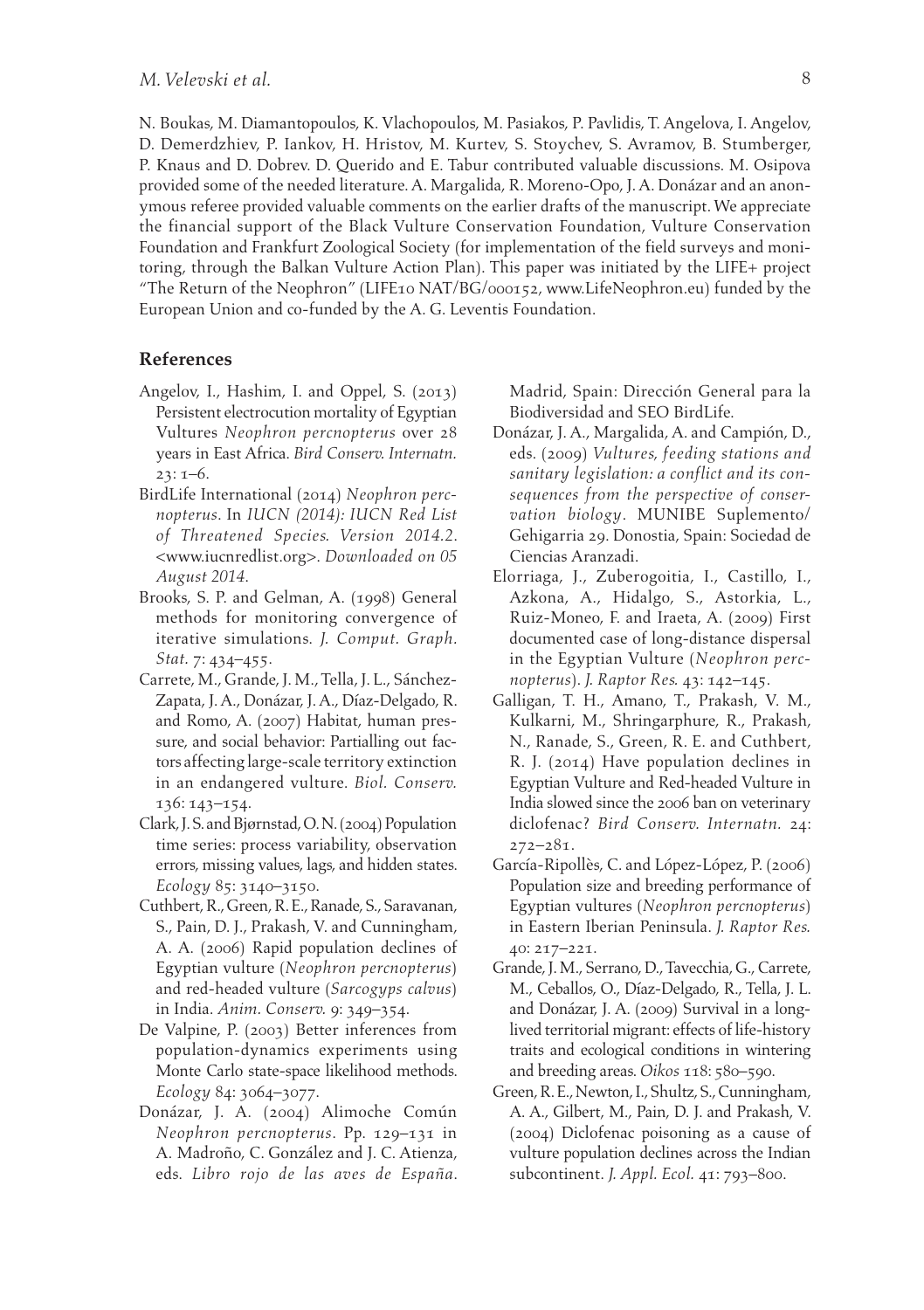- Grubač, B. R. (1989) The Egyptian Vulture *Neophron percnopterus* in Macedonia . Pp.  $331 - 333$  In B. U. and C. R. D. Meyburg, eds. *Raptors in the modern world*. Berlin, London and Paris: WWGBP.
- Grubač, B. R. (1999) The Egyptian Vulture *Neophron percnopterus* (Linnaeus, 1758) in Serbia. *Protection of Nature* 51: 123-131.
- Grubač, B. R. (2000) The present status of vultures *Aegypiinae* in Central Balkans. Pp. 93–103. In: Actas del II congreso internacional sobre Aves Carroñeras, 1997. Cuenca, Spain: Cañizares-Solán de Cabras.
- Grubač, B. R. (2005) Artificial feeding places and the conservation of vultures and other scavenging birds in Serbia . *Vulture News*  $52:10 - 24.$
- Grubač, B., Velevski, M. and Avukatov, V. (2014) Long-term population decline and recent breeding performance of the Egyptian Vulture *Neophron percnopterus* in Macedonia . *North-Western J. Zool.* 10: 25-35.
- Handrinos, G. and Akriotis, T. (1997) *The* birds of Greece. London: Christopher Helm.
- Hernández, M. and Margalida, A. (2009) Poisonrelated mortality effects in the endangered Egyptian vulture ( *Neophron percnopterus* ) population in Spain. *Eur. J. Wildl. Res.* 55:  $415 - 423$ .
- Iñigo, A., Barov, B., Orhun, C. and Gallo-Orsi, U. ( 2008 ) Action plan for the Egyptian Vulture *Neophron percnopterus* in the European Union. Brussels, Belgium: BirdLife International and European Commission .
- Kéry, M. and Schaub, M. (2012) *Bayesian population analysis using WinBUGS: A hierarchical perspective* . Academic Press .
- Klaassen, R. H. G., Hake, M., Strandberg, R., Koks, B. J., Trierweiler, C., Exo, K.-M., Bairlein, F. and Alerstam, T. (2014) When and where does mortality occur in migratory birds? Direct evidence from long-term satellite tracking of raptors . *J. Anim. Ecol.*  $83:176 - 184.$
- Kostin, Y. V. (1983) *Birds of the Crimea*. Moscow: Nauka.
- Kurtev, M., Angelov, I., Demerdjiev, D., Stoynov, E., Iankov, P. and Hristov, H. ( 2007 ) Egyptian Vulture *Neophron percnopterus*. Pp. 132–133 in P. Iankov, ed. Atlas of *breeding birds in Bulgaria* . Sofia : Bulgarian Society for Protection of Birds.
- Kurtev, M., Iankov, P. and Angelov, I. (2008) National action plan for conservation of the Egyptian Vulture ( *Neophron percnopterus* ) in Bulgaria. Sofia: Bulgarian Society for Protection of Birds.
- Lawton, J. H. (1999) Are there general laws in ecology? *Oikos* 84: 177-192.
- Liberatori, F. and Penteriani, V. (2001) A longterm analysis of the declining population of the Egyptian vulture in the Italian peninsula: distribution, habitat preference, productivity and conservation implications . *Biol. Conserv.* 101: 381-389.
- Ljucović, V.  $(1995)$  For the birds of the canyon of river Cijevna and the mountain Kaženik in the eastern Montenegro. *Ciconia* 5: 67-68.
- Margalida, A. (2012). Baits, budget cuts: A deadly mix. Science 338: 192-192.
- Margalida, A., Benítez, J. R., Sánchez-Zapata, J. A., Ávila, E., Arenas, R. and Donázar, J. A. ( 2012 ) Long-term relationship between diet breadth and breeding success in a declining population of Egyptian Vultures *Neophron percnopterus* . *Ibis* 154 : 184 – 188 .
- Margalida, A., Sánchez-Zapata, J. A., Blanco, G., Hiraldo, F. and Donázar, J. A. (2014a) Diclofenac approval as a threat to Spanish vultures . *Conserv. Biol.* In press.
- Margalida, A., Colomer, M. À. and Oro, D.  $(2014b)$  Man-induced activities modify demographic parameters in a long-lived species: effects of poisoning and health policies. *Ecol. Appl.* 24: 436-444.
- Marinković, S., Orlandić, L., Micković, B. and Karadžić, B. (2007) Census of vultures in Herzegovina. *Vulture News* 56: 14-28.
- Mateo-Tomás, P., Olea, P. P. and Fombellida, I. ( 2010 ) Status of the Endangered Egyptian vulture *Neophron percnopterus* in the Cantabrian Mountains, Spain, and assessment of threats. *Oryx* 44: 434-440.
- Naidoo, V., Wolter, K., Cromarty, D., Diekmann, M., Duncan, N., Meharg, A. A., Taggart, M. A., Venter, L. and Cuthbert, R. (2010) Toxicity of non-steroidal anti-inflammatory drugs to Gyps vultures: a new threat from ketoprofen. *Biol. Lett.* 6: 339-341.
- Nisbet, I. C. T. and Smout, T. C. (1957) Autumn observations on the Bosphorus and Dardanelles. *Ibis* 99: 483-499.
- Ogada, D. L., Keesing, F. and Virani, M. Z. (2012) Dropping dead: causes and consequences of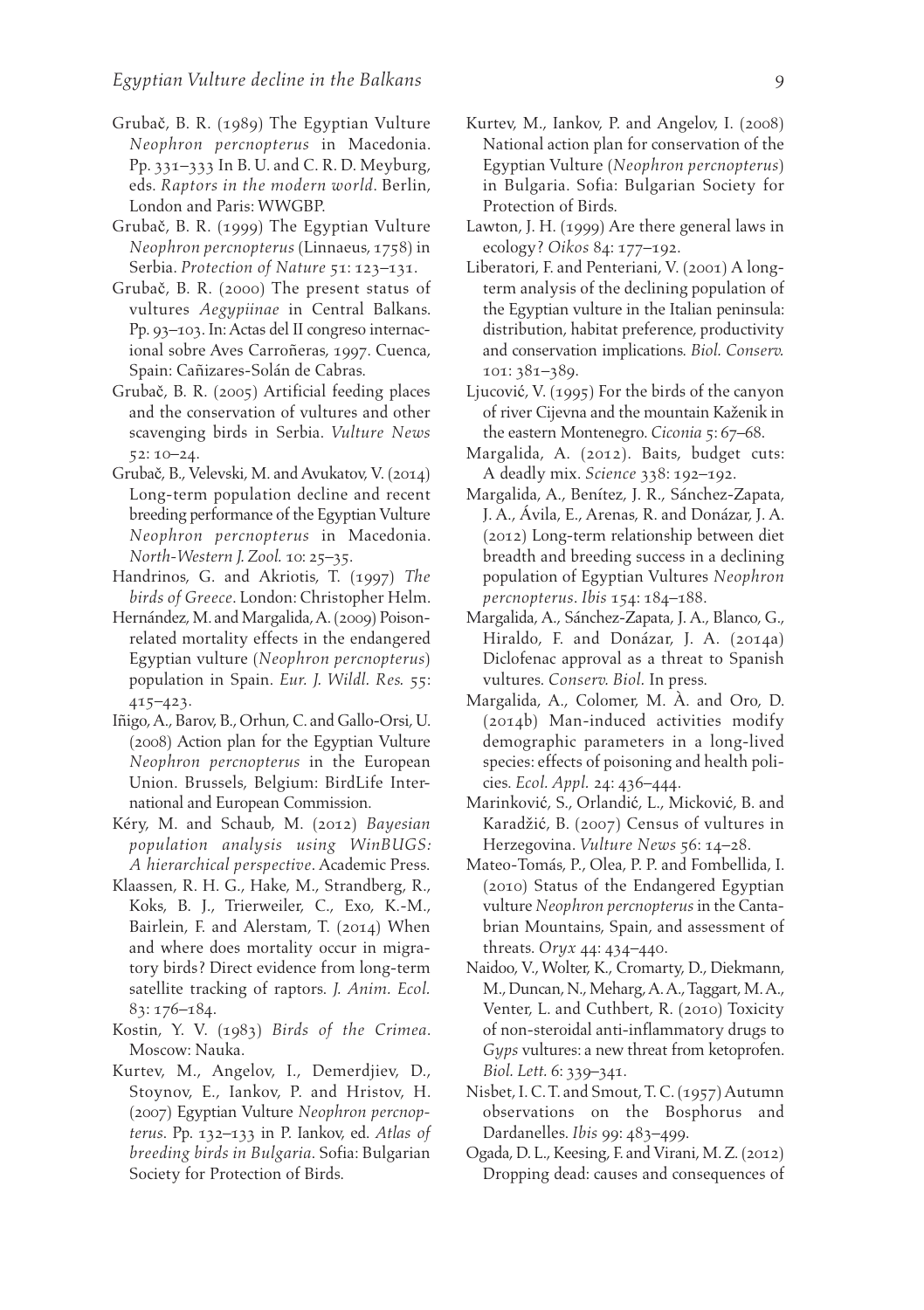vulture population declines worldwide. *Ann. N. Y. Acad. Sci.* 1249: 57-71.

- Patey, P. (1950) *The birds of Bulgaria*, Sofia: Bulgarian Academy of Sciences .
- Plummer , M . ( 2012 ) *JAGS version 3.3.0* . http:// sourceforge.net/projects/mcmc-jags/files/ Manuals/
- Poirazidis, K., Schindler, S., Kakalis, E., Ruis, C., Bakaloudis, D. E., Scandolara, C., Eastham, C., Hristov, H. and Catsadorakis, G. (2011) Population estimates for the diverse raptor assemblage of Dadia National Park, Greece . Ardeola 58: 3-17.
- Prakash, V., Bishwakarma, M. C., Chaudhary, A., Cuthbert, R., Dave, R., Kulkarni, M., Kumar, S., Paudel, K., Ranade, S., Shringarpure, R. and Green, R. E. (2012) The population decline of *Gyps* vultures in India and Nepal has slowed since veterinary use of diclofenac was banned. *PLoS ONE* 7: e49118.
- Prakash, V., Pain, D. J., Cunningham, A. A., Donald, P. F., Prakash, N., Verma, A., Gargi, R., Sivakumar, S. and Rahmani, A. R. (2003) Catastrophic collapse of Indian white-backed *Gyps bengalensis* and Long-billed *Gyps indicus* vulture populations . *Biol. Conserv.* 109: 381-390.
- R Core Team (2013) R: A language and envi*ronment for statistical computing*. Vienna, Austria : R Foundation for Statistical Computing . http://www.r-project.org
- Sarà, M. and Di Vittorio, M. (2003) Factors influencing the distribution, abundance and nest-site selection of an endangered Egyptian vulture ( *Neophron percnopterus* ) population in Sicily. *Anim. Conserv.* 6: 317-328.
- Skartsi, T., Vasilakis, D. and Elorriaga, J. (2010) Population trends and conservation of vultures in the Dadia–Lefkimi–Soufli Forest National Park. Pp. 183-193 in The Dadia-*Lefkimi-Soufli Forest National Park, Greece: Biodiversity, Management and Conservation* .
- Su, Y.-S., and Yajima, M. (2012) *R2jags: A package for running jags from R.* R package version 0.03-08 , http://CRAN.R-project.org/ package=R2jags
- Sušić, G. (1993) Re-introducing extinct bird species to areas in Croatia - utopia or reality? *Soc. Ecol. Zagreb* 2: 91–97.
- Thiollay, J. (2006) The decline of raptors in West Africa: long-term assessment and the role of protected areas. *Ibis* 148: 240-254.
- Thiollay, J. M. (2007) Raptor population decline in West Africa. *Ostrich* 78: 405-413.
- Tyschenkov, A. A. (2004) Records of some rare bird species in the Dniester region in 2003. Berkut 13: 131-132.
- Velevski, M., Grubač, B. and Tomović, L. ( 2014 ) Population viability analysis of the Egyptian Vulture *Neophron percnopterus* in Macedonia and implications for its conservation. Acta Zool. Bulg. 66:  $43 - 58$ .
- Virani, M. Z., Kendall, C., Njoroge, P. and Thomsett, S. (2011) Major declines in the abundance of vultures and other scavenging raptors in and around the Masai Mara ecosystem, Kenya . *Biol. Conserv.* 144: 746-752.
- Vlachos, C. G., Papageorgiou, N. K. and Bakaloudis, D. E. (1998) Effects of the feeding station establishment on the Egyptian Vulture *Neophron percnopterus* in Dadia Forest, North Eastern Greece. Pp. 197-207 In R. D. Chancellor, B. -U. and Meyburg and J. J. Ferrero , eds. *Holarctic birds of prey, Proceedings of an international conference* . Mérida and Berlin: ADENEX-WWGBP.
- Wacher, T., Newby, J., Houdou, I., Harouna, A. and Rabeil, T.  $(2013)$  Vulture observations in the Sahelian zones of Chad and Niger. *Bull ABC* 20: 286-199.
- Wilson, H. B., Kendall, B. E. and Possingham, H. P. (2011) Variability in population abundance and the classification of extinction risk. Conserv. Biol. 25: 747-757.
- Xirouchakis, S. and Tsiakiris, R. (2009) Status and population trends of vultures in Greece . Pp. 160-177 in J. A. Donázar, A. Margalida and D. Campion, eds. *Vultures*, *feeding stations and sanitary legislation: a conflict and its consequences from the perspective of conservation biology* . MUNIBE Suplemento/ Gehigarria 29 . Donostia, Spain : Sociedad de Ciencias Aranzadi.
- Zhurminsky, S. D. and Tsurkanu, V. F. (2001) Birds and reptiles of Lower Reut River and their environment. Pp. 120-103 In *Geoecological and bioecological problems of Northern Black Sea Region, Proceedings of international conference* . Tiraspol : Tiraspol State University.
- Zubarovsky, V. M. (1977) *Fauna of Ukraine*. *Birds of prey.* Kiev: Naukova dumka.